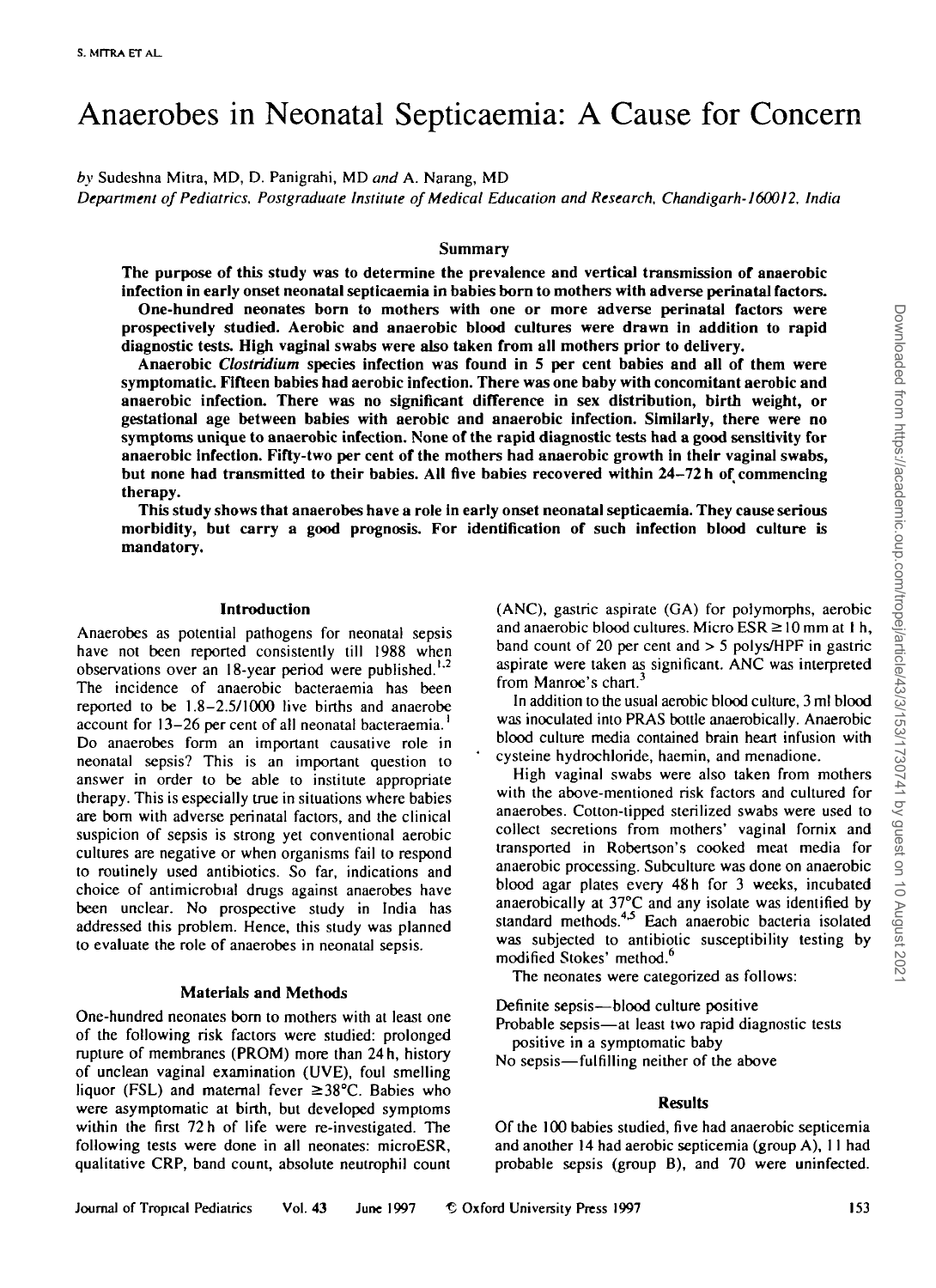When compiling results the one case with simultaneous aerobic and anaerobic infection has been included in the 'anaerobic' group. The mean birth weights of babies with anaerobic and aerobic-infections were  $2170 \pm 463$  g and 1915  $\pm$  783 g, respectively. Their mean gestational ages were  $35 \pm 2.5$  weeks and  $34 \pm 4.3$  weeks, respectively. These observations revealed no significant difference in the two groups  $(P > 0.05)$ . Clinical data of the babies with anaerobic sepsis are shown in Table 1. One amongst them recovered without antibiotic therapy and, hence, probably had transient neonatal bacteraemia.

Results of the rapid diagnostic tests are shown in Table 2. None of these tests could individually predict anaerobic infection with good sensitivity, for identification of anaerobic infection. Therefore, blood culture was necessary.

All babies with anaerobic infection were symptomatic, whereas 12 out of 14 with aerobic growth had clinical symptoms. Respiratory distress was the commonest symptom in both groups. All the five babies with anaerobic infection had respiratory distress, two were lethargic, and one febrile. Other symptoms as present in aerobic infection were not present (Table 3).

Eighty-six mothers out of the 100 studied had received antibiotics. In 72 per cent of them infection had been prevented in the baby. Amongst the 14 babies whose mothers had not received antibiotics, three had aerobic

infection, two anaerobic and one probable sepsis. There were 73 isolates from 48 mothers. *Clostridium* was found in four cases in association with other anaerobes. However, there was no case of vertical transmission.

### **Discussion**

In spite of the growing awareness in anaerobes, routine anaerobic blood culture has not been asked for in neonatal septicaemia. The results of this study show that the role of anaerobes in neonatal septicaemia cannot be disregarded. The prevalence of anaerobic bacteraemia in babies bom to mothers with adverse perinatal risk factors was 5 per cent. This accounted for 26 per cent of all the cases of proven sepsis. This is higher than that observed by Dunkle *et al.*<sup>7</sup> possibly due to our selection criteria. Sixty per cent of the babies with anaerobic infection were premature and the mean birth weight was  $2170 \pm 463$  g. These figures were similar to those in Noel and coworkers  $18$  year long study.<sup>2</sup> All babies with anaerobic infection were symptomatic against 12 out of 14 with aerobic infection. Hence, 29 per cent (five out of 17) of newborns with clinical disease and bacteraemia were infected with anaerobes. This is in comparison to The different in a previous study.<sup>7</sup> The probable reason for  $\frac{1}{2}$ the high incidence of respiratory distress in our patients is possibly intrauterine aspiration of infected amniotic

| TARLE                                                        |
|--------------------------------------------------------------|
| Different parameters in five babies with anaerobic infection |
|                                                              |

| No | Sex. | Wt(g) | <b>Gestation</b> | Maternal<br>antibiotics | Risk factors | Symptoms                          | Rapid diagnostic<br>tests $\geq$ positive | Treatment                  | Outcome |
|----|------|-------|------------------|-------------------------|--------------|-----------------------------------|-------------------------------------------|----------------------------|---------|
|    | М    | 2250  | 37               | No                      | PROM, UVE    | Respiratory distress,<br>fever    | Yes                                       | C-penicillin<br>Gentamicin | Well    |
|    | м    | 2100  | $35^{+2}$        | Yes                     | <b>PROM</b>  | Respiratory distress,<br>lethargy | No                                        | N <sub>1</sub>             | Well    |
|    | м    | 2800  | 37               | No                      | PROM, UVE    | Respiratory distress,<br>lethargy | Yes                                       | C-penicillin<br>Gentamicin | Well    |
| 4  | F    | 2200  | 36               | Yes                     | <b>PROM</b>  | Respiratory distress              | No                                        | Cefotaxime<br>Amikacın     | Well    |
|    | м    | 1500  | $31^{+6}$        | Yes                     | PROM         | <b>Respiratory distress</b>       | Yes.                                      | C-Penicillin<br>Gentamicin | Well    |

TABLE 2 *Distribution of rapid diagnostic tests in babies with infection and those without*

|                   | $\boldsymbol{n}$ | Aerobes<br>$(n = 14)$ | Anaerobes<br>$(n = 5)$ | Probable<br>infection<br>$(n = 11)$ | Non-infected<br>$(n = 70)$ |
|-------------------|------------------|-----------------------|------------------------|-------------------------------------|----------------------------|
| Raised micro ESR  | 16               |                       |                        |                                     | o                          |
| CRP positive      | 24               |                       |                        |                                     |                            |
| <b>ANC</b>        | 32               | 8                     |                        |                                     |                            |
| <b>Band count</b> |                  |                       |                        |                                     |                            |
| GA for polys      |                  |                       |                        |                                     |                            |